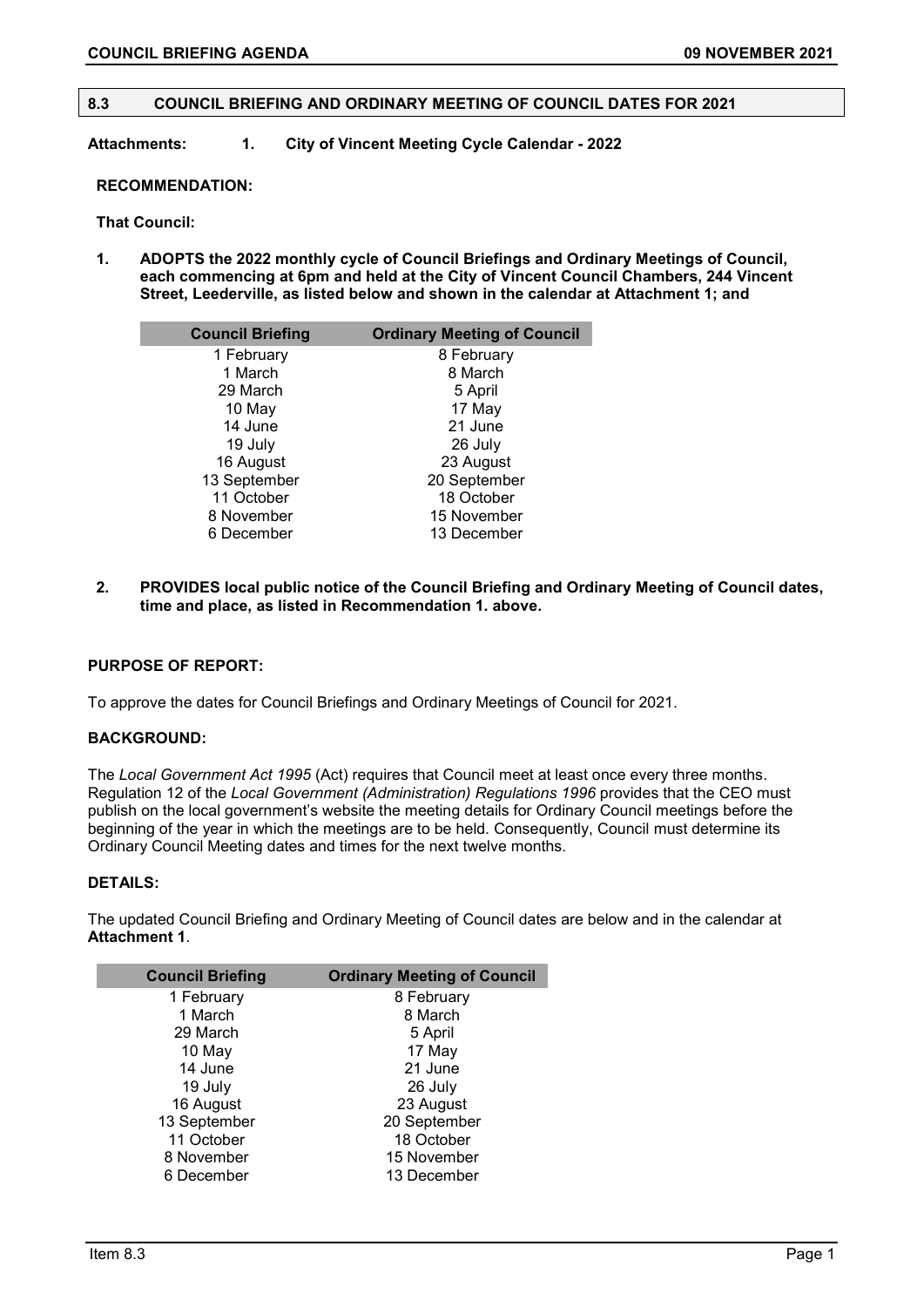The City's Governance Framework 2020 provides for a monthly meeting cycle comprising a Council Briefing on the second Tuesday of the month followed by a Council Meeting on the third Tuesday. The Governance Framework also allows for the Council Briefings and Council Meetings to be adjusted to avoid being held during school holidays. It also notes the bringing forward of the February meeting cycle to minimises the gap between the last meeting in 2021 and the first meeting in 2022.

To accommodate the decision making cycle around the fall of school holidays in 2022 and to ensure an appropriate interval between Council Meetings the following changes are proposed:

- February Council Meeting scheduled for the second Tuesday.
- March Council Meeting scheduled for the second Tuesday.
- April Council Meeting Scheduled for the first Tuesday.
- July Council meeting scheduled for the fourth Tuesday.
- August Council Meeting scheduled for the fourth Tuesday.
- December Council Meeting scheduled for the second Tuesday.

All meetings are held at the City of Vincent Council Chambers and are scheduled to commence at 6:00pm.

The determination of Council meeting dates provides the foundation for the City to schedule all other Council and organisational requirements around the calendar, including general council workshops and special budget workshops.

The Administration is also able to schedule the timeframes to ensure that appropriate advice is provided to Council so that an informed decision can be made.

Tuesdays which are not allocated for an Ordinary Meeting of Council, Briefing or Workshop will be reserved for Council professional development with a program to be settled in consultation with Council members.

The annual financial statements and receipt of the Auditor's Report is an essential component of the Annual Report. In accordance with section 5.27 of the Local Government Act 1995 the Annual General Meeting of Electors must be held within 56 days of Council's acceptance of the Annual Report.

While it is scheduled that the Annual Report will be presented to the Ordinary Meeting of Council on 14 December 2021, this will be entirely dependent on the receipt of the Audit Report.

Subject to the above, the Annual General Meeting of Electors is tentatively scheduled to be held on 2 February 2022 to commence at 6:00pm.

### **CONSULTATION/ADVERTISING:**

In accordance with Regulation 12 of the *Local Government (Administration) Regulations 1996,* the Council Briefing and Ordinary Meeting of Council dates will be published in both local newspapers, on the City's website and on the City's notice boards.

## **LEGAL/POLICY:**

Section 5.3 of the Act states:

*"Ordinary and Special Council meetings:*

- *(1) A Council is to hold ordinary meetings and may hold special meetings;*
- *(2) Ordinary meetings are to be held not more than three months apart; and*
- *(3) If a Council fails to meet as required by subsection (2) the CEO is to notify the Minister of that failure."*

Regulation 12 of the *Local Government (Administration) Regulations 1996* states:

- *"(1) In this regulation meeting details, for a meeting, means the date and time when, and the place where, the meeting is to be held.*
- *(2) The CEO must publish on the local government's official website the meeting details for the following meetings before the beginning of the year in which the meetings are to be held —*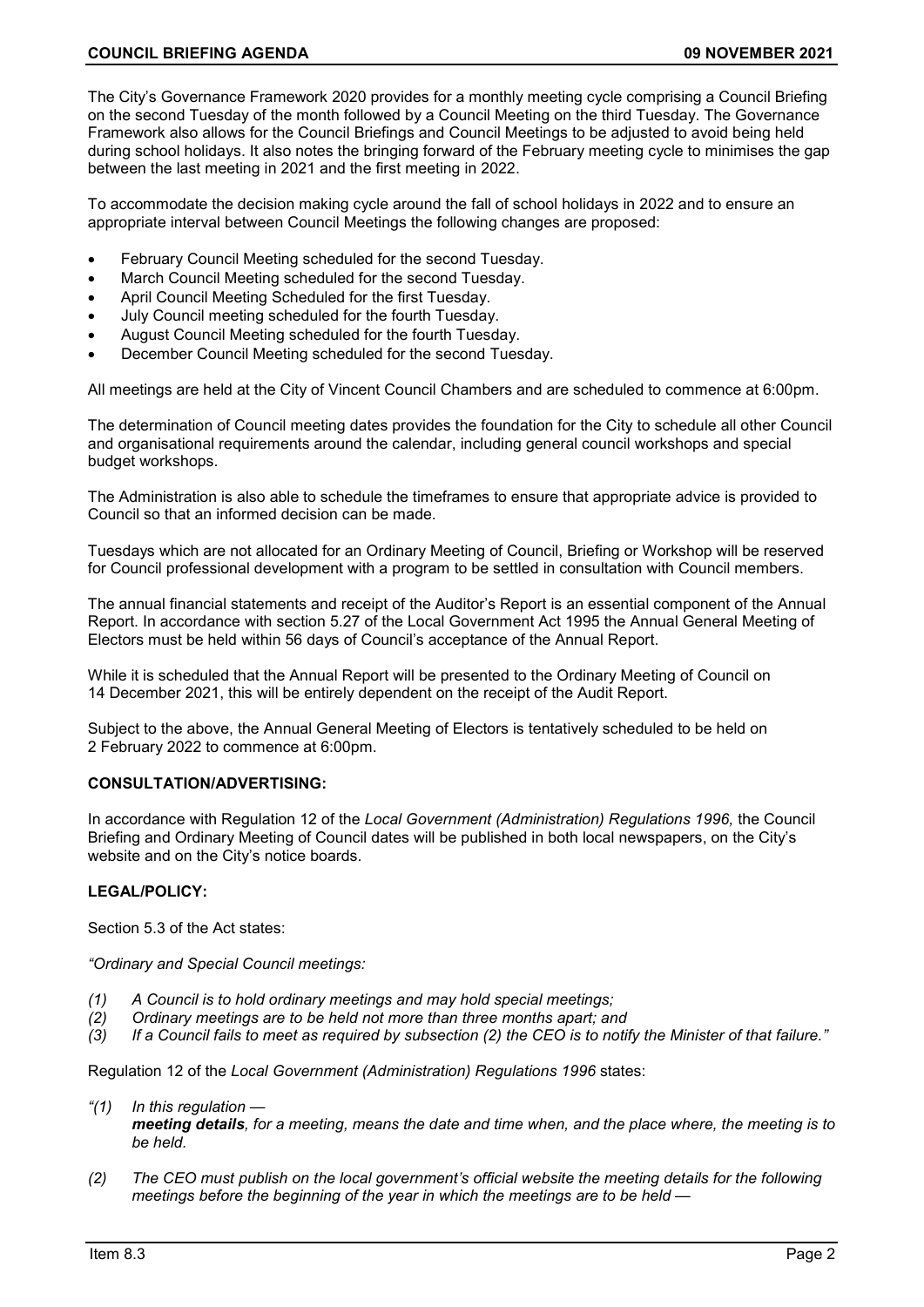- 
- *(a) ordinary council meetings; (b) committee meetings that are required under the Act to be open to members of the public or that are proposed to be open to members of the public.*

The Meeting Procedures Local Law 2008 and Council Meeting Procedures Policy provides guidance on the publication of agendas.

# **RISK MANAGEMENT IMPLICATIONS:**

Low: The proposed monthly cycle will provide consistency in the sequencing of briefings and meetings and will increase transparency by ensuring financial statements are included in the Council Briefing Agenda.

# **STRATEGIC IMPLICATIONS:**

This is in keeping with the City's *Strategic Community Plan 2018-2028*:

# Innovative and Accountable

*We are open and accountable to an engaged community.*

*Our community is aware of what we are doing and how we are meeting our goals.*

# **SUSTAINABILITY IMPLICATIONS:**

Nil.

# **FINANCIAL/BUDGET IMPLICATIONS:**

Nil.